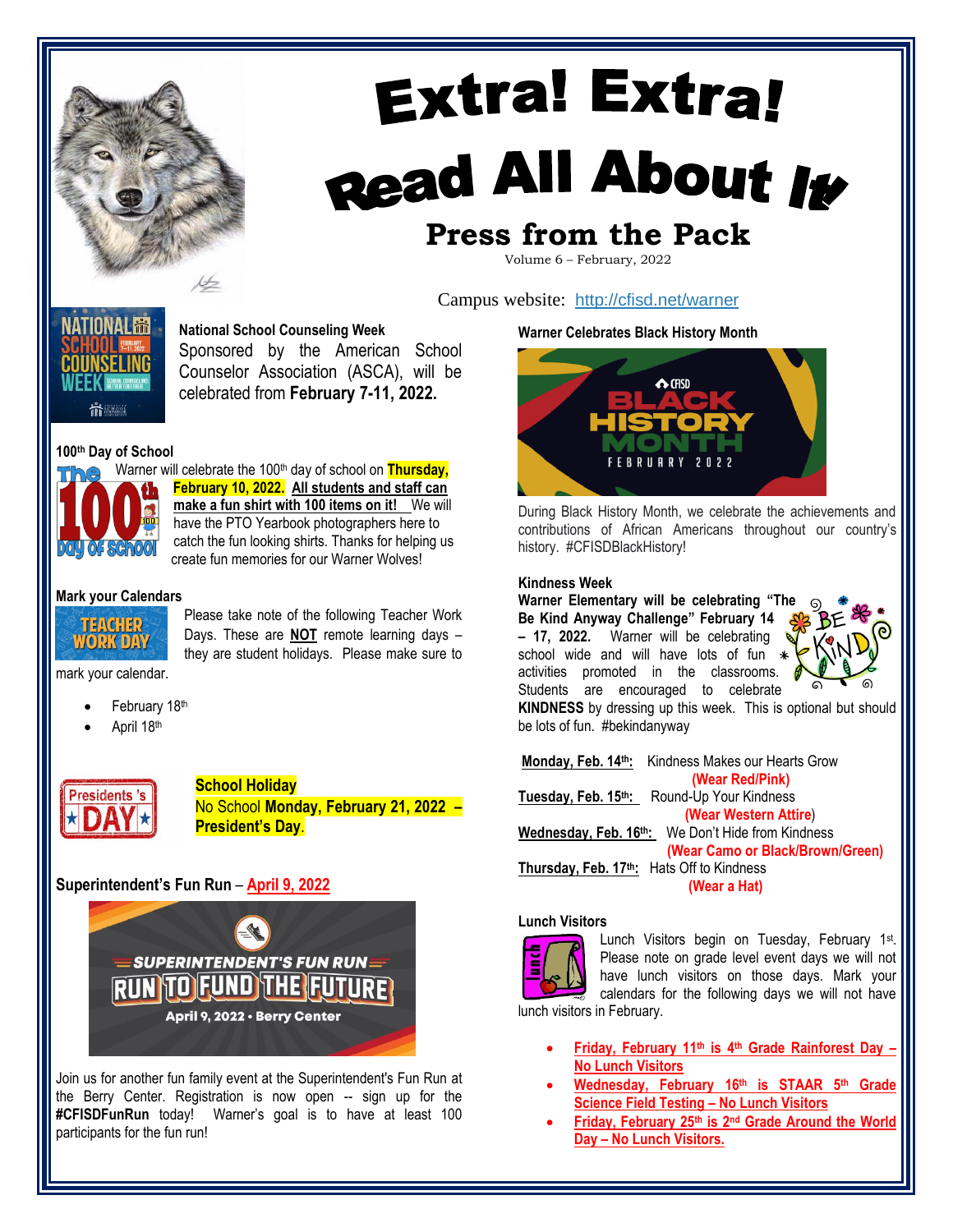# **VALENTINE'S DAY CELEBRATION Monday, February 14, 2022**

**1.If you choose to send your child with valentines for their classmates, we ask that you send enough for all students in the homeroom and label them all "To: My Friend From: (Your child's name)". This will aid in passing cards out quickly and easily. Your child's teacher will share the number of students in your child's class.**

**2. A store bought, individually packaged candy/food item may be included, but we cannot accept homemade food items. The valentines will go home with your child so that you can make the best decision about if and/or what your child eats.**

**3. Students will be provided with a bag for the exchange.**

**4. Students will exchange Valentines and enjoy a brownie and capri sun provided by the PTO. The Valentine Exchange will be for students only.**

### **Yards with Cards Giveback** Order your Yard Card and enter

Promo Code: WARNER2021 and

YARDS with CARDS

Warner will earn 10% back! Please share with friends and family!! [www.yardswithcards.com](http://www.yardswithcards.com/) See flyer attached for more information.

#### **Top Choice Party Rentals Giveback**

Rent anything from now until the end of the school year and enter Promo Code: WOLVES2021 and Warner will earn 20%. Please share with friends and family!! [www.topchoicepartyrentals.com](http://www.topchoicepartyrentals.com/) See flyer attached for more information.

# **School Messenger 2021-2022**



SchoolMessenger is CFISD's emergency notification system. Stay informed with important school messages in the palm of your hand! Opt in today for SMS notifications. **Text "Y" to**

**67587**.

# **Attendance**

Your child's success is directly related to excellent attendance. Our



overall school attendance rate is an indicator Roll Call! on our state accountability rating and affects Warner's overall success. Students arriving after 8:40 a.m. are tardy. **Attendance is marked daily at 10:00 a.m.** Students who are absent should submit a

written excuse (parent note or doctor's excuse) upon returning to school or you may email it to Warner@cfisd.net. Excessive tardies/absences will be referred to the district's truancy officer.

**Note:** Due to district policy, we are **NOT** allowed to accept emails as excuse notes. We must have a Doctor Note or Signed Note from a parent. You may scan a signed written note or doctor note to [warner@cfisd.net.](mailto:warner@cfisd.net)

#### **Credit by Exam**



Students in grades K-5 will have four opportunities during the school year to use "credit-by-exam" to accelerate to another grade level. Students will only have one opportunity to test for each grade level considered.

To apply to take the test to skip kindergarten, a student must be 5 by September 1, and registered in a CFISD school. To apply to take the test to skip grade 1, a student must be 6 by September 1, and enrolled in a CFISD school.

Students who earn scores of 80% or better on each component of the credit-by-exam will qualify to advance one grade. Only one grade level may be "skipped" each year. No retests will be given.

If you are interested in getting more information about credit-byexam, please contact the school counselor at 281-213-1650 extension 149110.

#### **Electronic Communication**

Please refer to the following guidelines regarding communication:

- Newsletters and other communiqués will be distributed electronically. If you do not have access to e-mail, you may access weekly newsletters by going online to [www.cfisd.net/warner](http://www.cfisd.net/warner) click on "Newsletters".
- Parents of students that are here on campus will still need to check their child's backpack/binder daily for any graded papers or teacher communication.
- Additional flyers, etc. that cannot be sent electronically will be sent home on Tuesdays.

# **Follow Warner Elementary on Twitter @WarnerCFISD**



**Coming Up! February 1** Lunch Visitors Begin Today **February 2** District Spelling Bee at the Berry Center **February 4** SRC – 5 th Grade Mammal Skulls **February 7 – 11** National School Counselor Week **February 9** SRC – 3 rd Amphibians **February 10** Warner Celebrates 100<sup>th</sup> Day of School **February 11** 4 th Grade Rainforest Day – **No Lunch Visitors February 14** Valentine Exchange